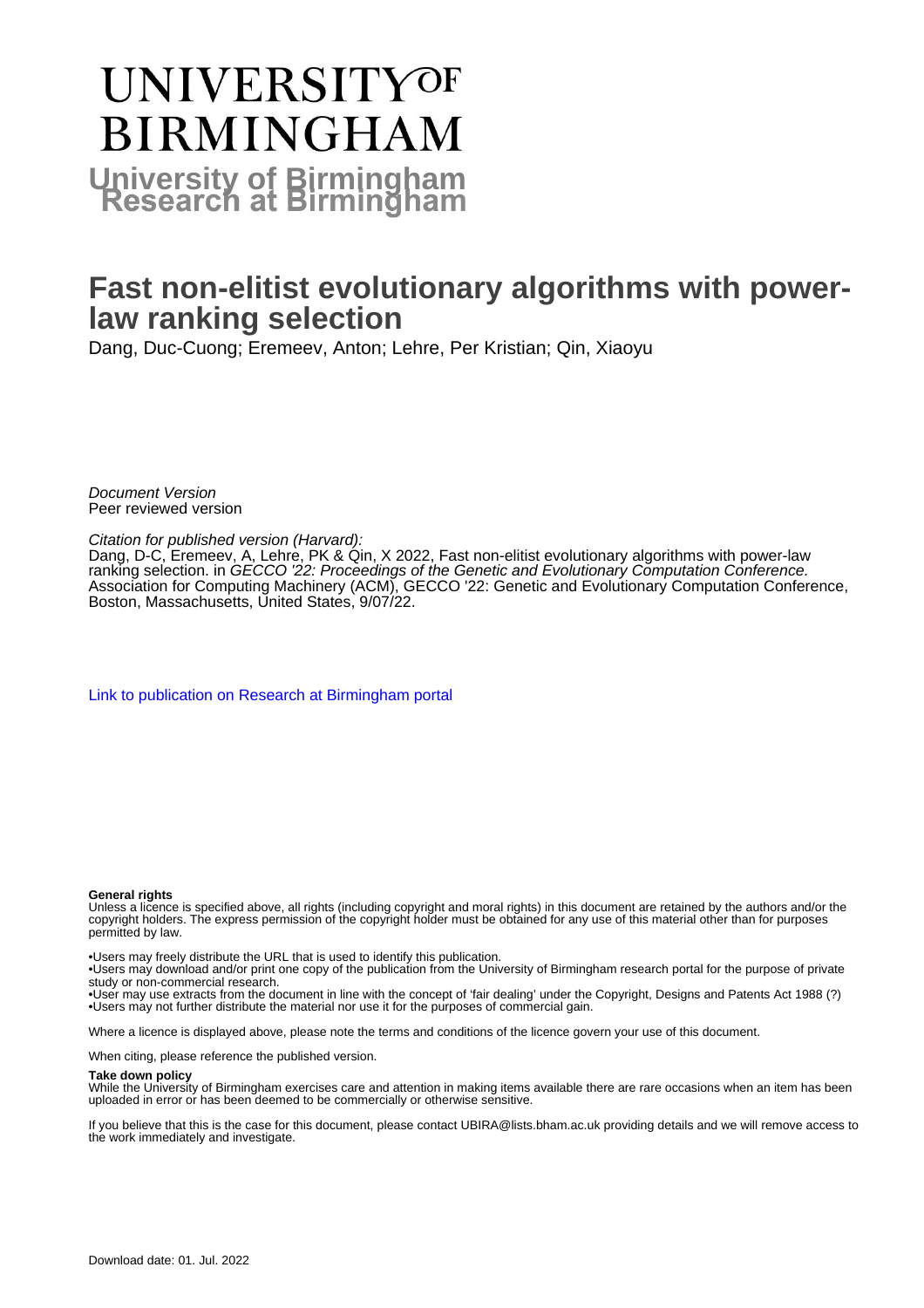# Fast Non-elitist Evolutionary Algorithms with Power-law Ranking Selection

Duc-Cuong Dang University of Passau, Passau, Germany University of Southampton, Southampton, UK

Per Kristian Lehre University of Birmingham, Birmingham, UK The Alan Turing Institute, London, UK

# ABSTRACT

Theoretical evidence suggests that non-elitist evolutionary algorithms (EAs) with non-linear selection mechanisms can efficiently overcome broad classes of local optima where elitist EAs fail. However, the analysis assumes a weak selective pressure and mutation rates carefully chosen close to the "error threshold", above which they cease to be efficient. On problems easier for hill-climbing, the populations may slow down these algorithms, leading to worse runtime compared with variants of the elitist (1+1) EA.

Here, we show that a non-elitist EA with power-law ranking selection leads to fast runtime on easy benchmark problems, while maintaining the capability of escaping certain local optima where the elitist EAs spend exponential time in the expectation.

We derive a variant of the level-based theorem which accounts for power-law distributions. For classical theoretical benchmarks, the expected runtime is stated with small leading constants. For complex, multi-modal fitness landscapes, we provide sufficient conditions for polynomial optimisation, formulated in terms of deceptive regions sparsity and fitness valleys density. We derive the error threshold and show extreme tolerance to high mutation rates. Experiments on NK-LANDSCAPE functions, generated according to the Kauffman's model, show that the algorithm outperforms the (1+1) EA and the univariate marginal distribution algorithm (UMDA).

# CCS CONCEPTS

• Theory of computation  $\rightarrow$  Theory of randomized search heuristics.

# **KEYWORDS**

Runtime analysis, Power-law ranking, Selection, Local optima

#### ACM Reference Format:

Duc-Cuong Dang, Anton Eremeev, Per Kristian Lehre, and Xiaoyu Qin. 2022. Fast Non-elitist Evolutionary Algorithms with Power-law Ranking Selection. In Genetic and Evolutionary Computation Conference (GECCO

GECCO '22, July 9–13, 2022, Boston, MA, USA

© 2022 Copyright held by the owner/author(s). Publication rights licensed to ACM. ACM ISBN 978-1-4503-9237-2/22/07. . . \$15.00 <https://doi.org/10.1145/3512290.3528873>

Anton Eremeev Sobolev Institute of Mathematics SB RAS, Novosibirsk Russia

Xiaoyu Qin University of Birmingham, Birmingham, UK

'22), July [9](#page-9-0)-13, 2022, Boston, MA, USA. ACM, New York, NY, USA, 9 pages. <https://doi.org/10.1145/3512290.3528873>

# 1 INTRODUCTION

Selection along with mutation are the key ingredients of evolution. Without selection, advantage features cannot be passed on to the next generations, thus there will be no adaptation, and this also holds true for evolutionary algorithms. Early evolutionary algorithms (EAs) were formulated with fitness-proportionate (or roulette-wheel) selection for reproduction [\[16\]](#page-9-1). The drawback of such selection is the non-resilience to a scaling of fitness, thus small but perhaps important advantages can be undetected in a large population. This drawback can be addressed with ranking selection [\[2\]](#page-9-2), where selection probabilities are assigned with respect to the ranks of individuals sorted by fitness. This category includes  $(\mu, \lambda)$ selection (or truncation selection), tournament selection, linear and exponential ranking selections. Characteristics of these operators in one generation was studied intensely in early EAs theory [\[4,](#page-9-3) [25\]](#page-9-4).

In this paper, we introduce a new parent selection mechanism, which is simple to describe in terms of cumulative selection probabilities. That is the probability of selecting an individual at rank  $i$ or better is  $(i/\lambda)^c$  for a population of size  $\lambda$  and here  $c \in (0,1)$  is the parameter of selection. We dub this new selection mechanism the power-law ranking selection because from the view probability mass function, the selection probability is a power-law function of the rank. As far as we know, this mechanism has not been studied before, and as we will show that it exposes many interesting properties. To see a flavour of these, one can consider  $c = 1/2$  and properties. To see a navour of these, one can consider  $c = 1/2$  and<br>observe that the best individual has  $\sqrt{\lambda}$  expected offspring in the next generation, thus the replication rate of highly fit individuals is extremely high. The cumulative selection function on the other hand is non-linear and suits well to escape local optima [\[6,](#page-9-5) [7\]](#page-9-6).

The mechanism also allows non-elitist populations to operate with high mutation rates, and this can be beneficial in some settings. In fact the tolerance limit of the mutation rate which is also known as the error threshold [\[20,](#page-9-7) [27\]](#page-9-8) can be scaled with the population size. We will assert these properties by means of rigorous runtime analysis and complement them with experiments on both benchmark functions and NK-LANDSCAPE functions, randomly generated according to the Kauffman's model [\[19\]](#page-9-9).

Emerged in the early 2000s, runtime analysis [\[3\]](#page-9-10) has been a standard approach to study EAs from the theoretical perspective [\[18\]](#page-9-11). Early research and also a large body of work in this area has been focused on mutation while making simplifications about

Permission to make digital or hard copies of all or part of this work for personal or classroom use is granted without fee provided that copies are not made or distributed for profit or commercial advantage and that copies bear this notice and the full citation on the first page. Copyrights for components of this work owned by others than the author(s) must be honored. Abstracting with credit is permitted. To copy otherwise, or republish, to post on servers or to redistribute to lists, requires prior specific permission and/or a fee. Request permissions from permissions@acm.org.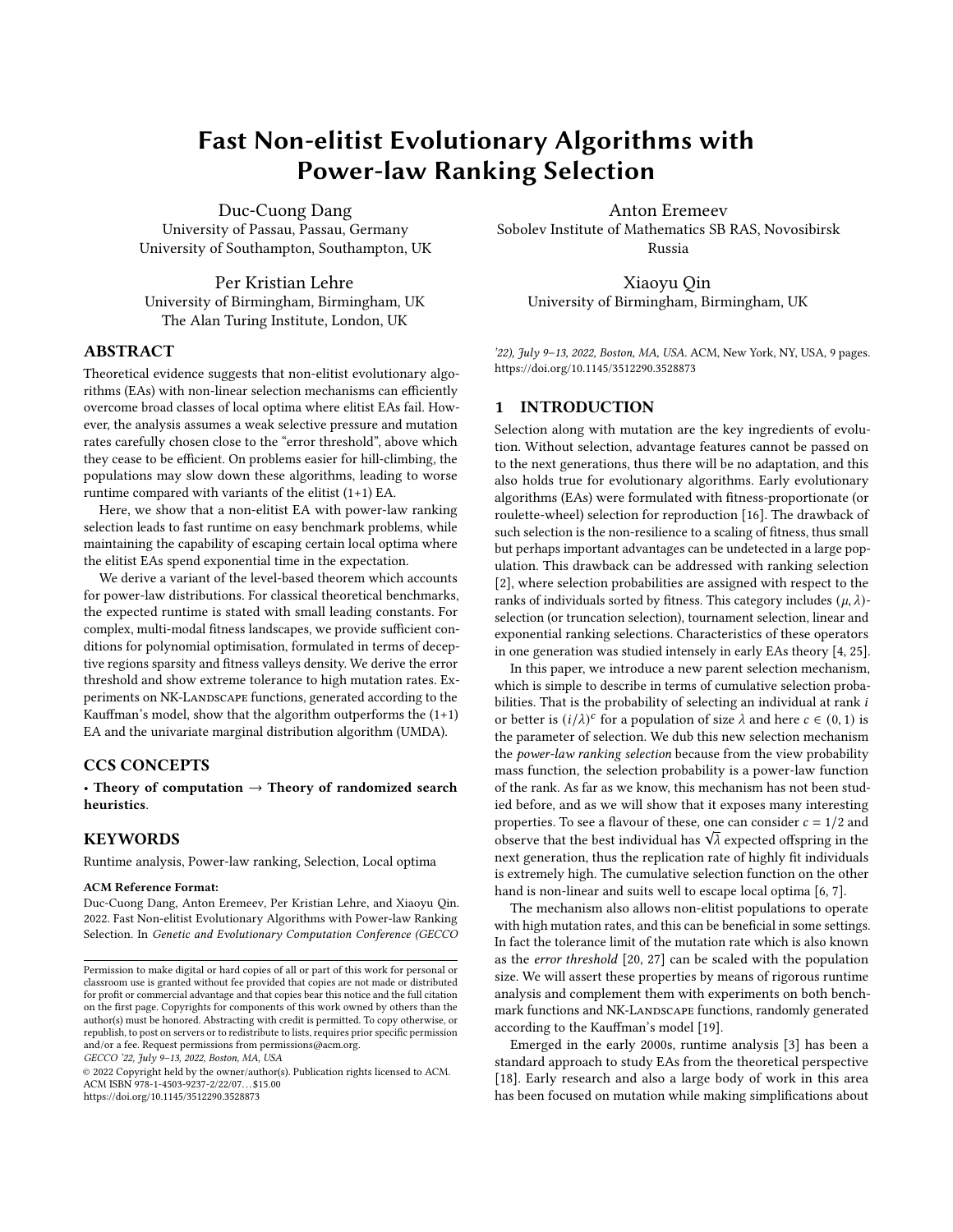| Algorithm 1 Non-elitist EA with unary variation operator [8] |  |
|--------------------------------------------------------------|--|
|--------------------------------------------------------------|--|

**Input:** A mutation rate parameter  $\chi \in [0, n]$ . A population size  $\lambda \in \mathbb{N}$  and an initial population  $P_0 \in \mathcal{X}^{\lambda}$  where  $\lambda = \{0, 1\}^n$ . 1: **for**  $t = 0, 1, 2, \ldots$  until the termination condition is met **do** 2: **for**  $i = 1$  to  $\lambda$  **do** 

- 3: Sample  $I_t(i) \sim p_{\text{sel}}(P_t)$ , and set  $x := P_t(I_t(i))$ .
- 4: Sample  $x' \sim p_{\text{mut}}(x, \chi)$ , and set  $P_{t+1}(i) := x'$ .
- 5: end for
- <span id="page-2-1"></span>6: end for

selection, i. e. using the so-called plus (or elitist) selection within a small population, e.g. resulting in the  $(1+1)$  EA. The studies of non-elitist populations are more scarce, however recently some interesting results have been obtained. It has been shown in [\[11\]](#page-9-13) that asymptotically on JUMP the  $(\mu, \lambda)$ -selection cannot perform better than the plus selection. In [\[6\]](#page-9-5), [Dang et al.](#page-9-5) identified the issue as the linearity of the cumulative selection function (see the details in Subsection [2.1\)](#page-2-0), and derived a so-called FUNNEL function where other non-elitist selection mechanisms like the tournament selection can be efficient. This is generalised to a large class (known as SPARSELOCALOPT<sub> $\alpha$ e</sub>) in [\[7\]](#page-9-6), where black-box EAs with plus selection require exponential expected runtime, while non-elitist EAs with the right settings achieve polynomial performance. We will consider these functions and show that the power-law ranking achieves a better performance with a wider range of settings.

The level-based analysis from [\[21\]](#page-9-14) and its later refinements in [\[5,](#page-9-15) [8,](#page-9-12) [13\]](#page-9-16) have become a general-purpose tool for runtime analysis of non-elitist populations and complex EAs [\[9,](#page-9-17) [22,](#page-9-18) [24\]](#page-9-19). We will derive a variant of the level-based theorem of [\[5\]](#page-9-15), adapted to the rapid replication of good individuals, which is observed in the new selection mechanism. The novelty here is that the derived tool allows to derive the runtime bounds precisely up to the leading constants. As we propose a new operator and hence new algorithms, our research is aligned with the development of new theory-founded evolutionary algorithms, such as the  $(1+(\lambda,\lambda))$  GA [\[12\]](#page-9-20) or the fast genetic algorithm using power-law mutation [\[14\]](#page-9-21). The most recent results in this direction may be found in [\[1\]](#page-9-22) and the references therein.

The rest of this paper is structured as follows. We will first provide some basic definitions, including the formal definition of the power-law selection mechanism. The next section analyses the performance of the new mechanism on the standard benchmark functions, and introduces the new variant of the level-based theorem. We then discuss how to tune the algorithms to escape the local optima of SPARSELOCALOPT $_{\alpha,\varepsilon}$ , and the error threshold that the population can tolerate with the new selection. Our experimental section will demonstrate the performance of EAs with the new operator compared with the existing ones on Funnel, and random NK-Landscape functions. We conclude the paper with some final remarks. Due to the space restriction, some proofs are omitted.

#### 2 PRELIMINARIES

For any  $n \in \mathbb{N}$ , we define  $[n] := \{1, \ldots, n\}$ . The search space is  $X = \{0, 1\}^n$ . A population is a vector  $P \in X^{\lambda}$ , the *i*-th individual of *P* is denoted  $P(i)$ . For  $A \subseteq \mathcal{X}$ , we define  $|P \cap A| := |\{i \mid P(i) \in A\}|$ . For any logical predicate  $P$ ,  $[P]$  denotes the Iverson-bracket which

<span id="page-2-2"></span>

|  |  |  | Algorithm 2 Population-based algorithm [5]. |  |  |
|--|--|--|---------------------------------------------|--|--|
|--|--|--|---------------------------------------------|--|--|

| <b>Input:</b> A finite state space X, and population size $\lambda \in \mathbb{N}$ , |
|--------------------------------------------------------------------------------------|
| a mapping D from $\mathcal{X}^{\lambda}$ to the space of probability distributions   |
| over X, and an initial population $P_0 \in \mathcal{X}^{\lambda}$ .                  |
| 1: for $t = 0, 1, 2, \ldots$ until the termination condition is met <b>do</b>        |
| for $i = 1$ to $\lambda$ do<br>2:                                                    |
| Sample $P_{t+1}(i) \sim D(P_t)$<br>3:                                                |
| end for<br>4:                                                                        |
| $5:$ end for                                                                         |
|                                                                                      |

equals 1 if  $\mathcal P$  holds and 0 otherwise.  $H(x, y)$  is the Hammingdistance between bitstrings  $x$  and  $y$ . We consider non-elitist EAs with the outline of Algorithm [1.](#page-2-1) Here, the population  $P_{t+1}$  is generated by independently sampling  $\lambda$  individuals from population  $P_t$  according to a probability distribution  $p_{\text{sel}}(P_t)$  on [ $\lambda$ ] (a selection operator), then by perturbing each of the selected individuals using a unary variation (mutation) operator with a probability distribution  $p_{\text{mut}}(x, \chi)$  on  $\chi$ . The distribution  $p_{\text{sel}}(P_t)$  is parametrised by population  $P_t$  (and maybe some tunable selection parameter). The distribution  $p_{\text{mut}}(x, \chi)$  is parametrised by the parent genotype x and  $\gamma \in [0, n]$ . We consider the standard bitwise muta*tion operator*, such that for any pair of bitstrings  $x, x' \in \{0, 1\}^n$ , the probability of obtaining x' from x is Pr  $(x' = p_{\text{mut}}(x, \chi))$  =  $(\chi/n)^{H(x,x')}$   $(1-\chi/n)^{n-H(x,x')}$ . Algorithm [1](#page-2-1) belongs to a more general class of algorithms outlined by Algorithm [2](#page-2-2) [\[5\]](#page-9-15).

#### <span id="page-2-0"></span>2.1 Power-law Ranking Selection

In ranking selection mechanisms, individuals are sorted according to their fitness in the population, and the expected number of offspring for each parent is defined by its position in this sorted population [\[2\]](#page-9-2). In our paper, the EA outline requires independence of all  $\lambda$  selection outcomes, given the current population  $P_t$ , which implies that instead of a more general concept of the expected number of offspring, we will talk only about selection probability  $p_{\text{sel}}(j, P_t)$  of an individual  $P_t(j)$ ,  $j \in [\lambda]$ . An individual  $P_t(j)$  here has the expected number of offspring  $\lambda p_{\text{sel}}(j, P_t)$ . In case of equal fitness values of some individuals, we assume that the sorting breaks ties uniformly at random in each call to the selection operator.

We will say that an individual has a rank  $\gamma \in (1/\lambda, 1]$ , if its position in the sorted population is  $\gamma \lambda$ , counting from the best individual at position 1. Following [\[17\]](#page-9-23), we can consider an assignment function  $\alpha : [0, 1] \rightarrow [0, 1]$ , such that  $\alpha(\gamma) \ge 0$  for all  $\gamma \in [0, 1]$  and  $\int_0^1 \alpha(x) dx = 1$ . Then a ranking selection mechanism may be defined by the probability  $\beta(\gamma_1, \gamma_2) := \int_{\gamma_1}^{\gamma_2} \alpha(x) dx$ , and the cumulative probability  $\beta(y) := \beta(0, y)$  of selecting sufficiently fit individuals with rank at most  $\gamma$ . (Note that in publications on the power-law *mutation*, e.g. [\[14\]](#page-9-21), symbol  $\beta$  has a different meaning.) By linearity of the cumulative selection function here and in [\[6,](#page-9-5) [7\]](#page-9-6) we mean that  $\beta(y)$  grows linearly in  $\gamma$  until  $\beta(\gamma)$  reaches 1.

In practical implementations, we are interested only in  $\lambda$  values  $\{\beta(i/\lambda), i \in [\lambda]\}$  so that for an individual  $P_t(j)$  of rank  $i/\lambda$  we have  $p_{\text{sel}}(j, P_t) = \beta(i/\lambda) - \beta((i-1)/\lambda)$ . This value can be computed and stored before the main loop of the algorithm. Besides that, sorting of the population may be performed in  $O(\lambda \log \lambda)$  time just once at each iteration  $t$  so that each subset of equally-fit individuals is placed into the same slot. Then in each call to the selection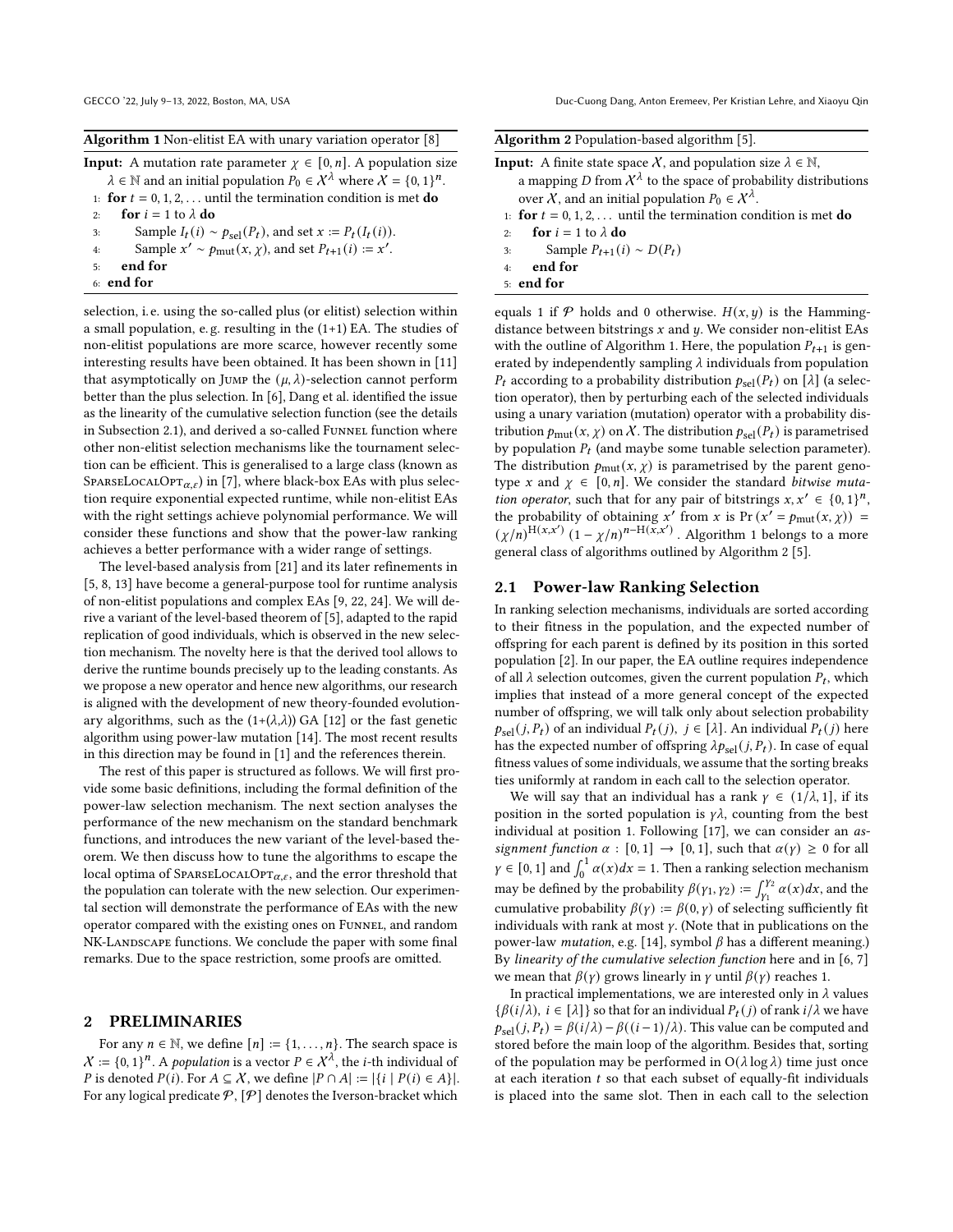operator, like in the proportionate selection (see e.g. [\[17\]](#page-9-23)), it suffices to perform a binary search and to choose a random element of the located slot in case of a tie. The overall time complexity of selection in each generation is  $O(\lambda \log \lambda)$ . Alternatively, for mechanisms that have an expression for  $\beta^{-1}(y)$ , the inverse transform sampling [\[10\]](#page-9-24) can be used without the need to compute  $p_{\text{sel}}(j, P_t)$  explicitly.

While in many publications, the ranking selection is defined by the assignment function  $\alpha(x)$ , see e.g. [\[2,](#page-9-2) [17,](#page-9-23) [21\]](#page-9-14), in the present paper we consider the case of ranking selection defined by a function  $\beta(y) = y^c$  of power-law type with parameter  $c \in (0, 1)$ . This type of function assigns high probability mass near 0. Its shape may be adjusted for specific problem instances, at the extreme cases approaching the  $(1, \lambda)$ -selection if  $c \to 0$ , or the uniform selection if  $c \rightarrow 1$ . Usage of  $c > 1$  is not appropriate because it will favour unfit individuals. We also note the inverse  $\beta^{-1}(y) = y^{1/c}$ .

# 3 POWER-LAW SELECTION IS FAST ON LEADINGONES AND JUMP

We consider the following two standard benchmark functions (see e.g. [\[15\]](#page-9-25)). Let  $x = (x_1 x_2 ... x_n) \in \{0, 1\}^n$ , then LEADINGONES(x) equals to  $\sum_{i=1}^{n} \prod_{j=1}^{i} x_j$ , and Jump<sub>r</sub>(x) is defined as  $r + |x|_1 - 1$  if  $|x|_1 \leq n-r$ , or as  $n-|x|_1-1$ , if  $n-r < |x|_1 < n$ , or set to n, if  $|x|_1 = n$ . For asymptotic results for power-law ranking, it is straightforward to use the standard level-based theorem of [\[5\]](#page-9-15) to produce such results for all the benchmark functions. However, to obtain precise upper bounds on the expected optimisation up to the leading constants, we need the following variant which adapts to the fast spreading at non-linear rate of good individuals.

<span id="page-3-0"></span>THEOREM 1. Given a partition  $(A_1, \ldots, A_m)$  of X, define  $T :=$  $\min\{t\lambda \mid |P_t \cap A_m| > 0\}$ , where for all  $t \in \mathbb{N}$ ,  $P_t \in \mathcal{X}^{\lambda}$  is the popu-lation of Algorithm [2](#page-2-2) in generation t. If there exist  $z_1, \ldots, z_{m-1}, c \in$  $(0, 1], d, \gamma_0 \in (0, 1), \delta \in (0, 1/\gamma_0 - 1],$  and  $\phi > 0$  such that condition (LB) holds:

**(LB)** if  $X \sim \text{Bin}(\lambda, p)$  where  $p \ge (i/\lambda)^c (1+\delta) \gamma_0^{1-c}$  and  $1 \le i \le \gamma_0 \lambda$ then  $E\left[\ln\left(\frac{1+X}{1+i}\right)\right] \geq \phi$ ,

and for any population  $P \in X^{\lambda}$ , conditions (G1)-(G3) hold: **(G1)** for each level  $j \in [m-1]$ , if  $|P \cap A_{\geq j}| \geq \gamma_0 \lambda$ , then

$$
\Pr_{y \sim D(P)} (y \in A_{\geq j+1}) \geq z_j,
$$

(G2) for each level  $j \in [m-2]$ , and all  $\gamma \in (0, \gamma_0]$ if  $|P \cap A_{\ge j}|$  ≥  $\gamma_0 \lambda$  and  $|P \cap A_{\ge j+1}|$  ≥  $\gamma \lambda$ , then

$$
\Pr_{y \sim D(P)} (y \in A_{\ge j+1}) \ge (1+\delta) \gamma_0^{1-c} \gamma^c,
$$

(G3) and the population size  $\lambda \in \mathbb{N}$  satisfies

$$
\lambda \ge \frac{1}{2\gamma_0^2 \delta^2} \ln \left( \left( \frac{(1+\delta)\gamma_0^{1-c}}{\phi c} + 2 \right) \frac{m-1}{d(1-e^{-\delta})z_*} + \frac{1}{d} \right)
$$
  
where  $z_* := \min_{j \in [m-1]} \{z_j\},$ 

then with  $r_i := \left(\frac{z_i}{(1+\delta)}\right)$  $\sqrt{(1+\delta)\gamma_0^{1-\epsilon}}$  $\int_{c}^{\frac{1}{c}}$  and  $q_i := 1 - (1 - z_i)^{\lambda}$  we have

$$
E[T] \leq \frac{\lambda}{(1-d)(1-e^{-\delta})} \sum_{i=1}^{m-1} \left( \frac{1}{\phi} \ln \left( \frac{1+\lambda}{1+\lambda r_i} \right) + \frac{1}{q_i} \right).
$$

The difference with the standard version of [\[5\]](#page-9-15) is that we require a stronger and non-linear lower bound in (G2). Condition (LB) is introduced to allow the log-transform of the spreading process to be analysed separately, thus we have a pluggable level-based theorem. The drift (or speed) of this spreading is characterised by parameter  $\phi$  and it only impacts the first component of the expected runtime. Parameter  $d$  appears inside the natural log-factor of the lower bound in (G3), and influences the overall expected runtime when the population size is set close to that bound. The rest of the parameters are analogous to the ones in [\[5\]](#page-9-15), however note that here we allow  $\delta$  to be large (> 1) and this is crucial for our applications. The proof of Theorem [1,](#page-3-0) which is omitted due to the space restriction, follows the same steps of drift analysis as in the proof of the standard level-based theorem in [\[5\]](#page-9-15), however, it uses a different distance function that is able to support large  $\delta$  and  $\phi$ .

Condition (LB) can be addressed with Lemma [2.](#page-3-1) The lemma provides a lower bound on the expectation of a random variable transformed by a concave function. It is significantly easier to derive an upper bound for the same quantity, e.g., using Jensen's inequality.

<span id="page-3-1"></span>LEMMA 2. Let  $X \sim \text{Bin}(\lambda, p)$  for  $p \ge (i/\lambda)^c (1 + \delta) \gamma_0^{1-c}$  for any  $1 \leq i \leq \gamma_0 \lambda$  with  $\gamma_0 = \omega(1/\lambda)$  and any constants  $c \in (0, 1)$  and  $\delta > 0$ , it holds that

$$
E\left[\ln\left(\frac{1+X}{1+i}\right)\right] \ge \ln\left(1+\frac{ab\delta}{1+b}\right) - o(1)
$$

where a, b are any constants in  $(0, 1)$  and  $(1, (\gamma_0 \lambda)^{1-c}]$  respectively, and the small-o and  $\omega$ -notation is with respect to the growth of  $\lambda$ .

For the bitwise mutation with the standard parameter  $\gamma = 1$ , we have the following result.

<span id="page-3-2"></span>THEOREM 3. Given any constants  $\varepsilon, \delta > 0$ ,  $c \in (0, 1)$ , let  $L(c, \delta) :=$  $\left(\frac{e^{\frac{2-c}{1-c}(1+\delta)^{\frac{c}{1-c}}}}{1-e^{-\delta}}\right)$ . Algorithm [1](#page-2-1) using the power-law ranking selection  $m$ echanism with parameter  $c$ , the standard bitwise mutation with parameter  $\gamma = 1$  has expected optimisation time no more than

> $(1 + \varepsilon)L(c, \delta)n^2 + O(n\lambda \ln \lambda)$  on LeadingOnes  $(1+\varepsilon)L(c,\delta)n^r + O(n\lambda)$  on Jump<sub>r</sub>  $(r \ge 2)$

if the population satisfies  $\lambda \ge a \ln n$ ,  $\lambda \ln \lambda \in o(n)$  for LEADINGONES, and  $\lambda \geq ar \ln n$ ,  $\lambda \in o(n)$  for JUMP<sub>r</sub>, for the some constant a that may depend on  $\varepsilon$ ,  $\delta$ .

PROOF. We consider the canonical partition  $(A_1, \dots, A_{n+1})$  of the search space, i.e.  $A_j := \{x \in \{0,1\}^n | f(x) = j - 1\}$  and apply Theorem [1,](#page-3-0) so here  $m := n + 1$ . We first prove the result of LEADINGONES, and then the proof for  $\text{Jump}_r$  follows analogously. We first show (G2), let  $p_0 := \left(1 - \frac{1}{n}\right)^n$  be the probability of not

flipping any bit in a mutation, we define  $\gamma_0 := \left(\frac{p_0}{1+\delta}\right)^{\frac{1}{1-c}}$  for any arbitrary constant  $\delta > 0$ , and remark that  $p_0 y_0^c$  $\sigma_0^c = (1 + \delta)y_0$ . To sample an individual in  $A_{\geq j+1}$ , it suffices to select a parent already in  $A_{\geq j+1}$ , this occurs with probability  $\gamma^c$  for the power-law ranking selection, then to not flip any of its bits. The overall probability is then at least  $\gamma^c p_0 = (1 + \delta) \gamma_0^{1-c} \gamma^c$ , thus (G2) holds.

Statement (LB) is satisfied by and Lemma [2](#page-3-1) for the sampling process described in (G2), i.e.  $\gamma = i/\lambda$ . Here  $\phi$  is an increasing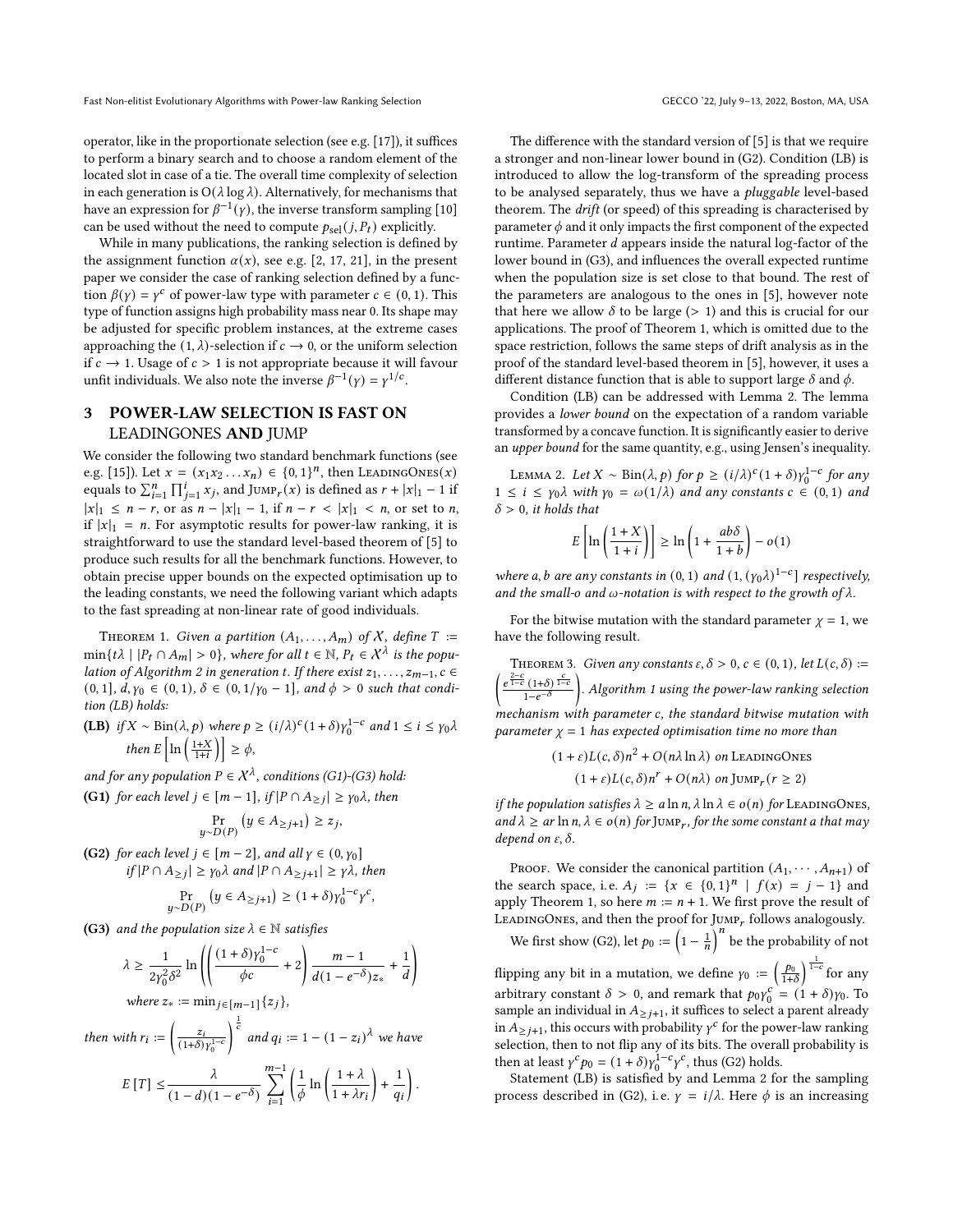function of  $\delta$ , e.g. choosing  $a = 3/4$ ,  $b = 2$  for the lemma gives  $\phi = \ln(1 + \delta/2) - o(1)$ . This also implies if  $\delta$  is a constant, so is  $\phi$ .

Regarding (G1), starting from a parent in  $A_j$ , the probability of creating the offspring in  $A_{\geq i+1}$  by mutation is bounded from below by the probability of flipping exactly the  $i$ -th bit while keeping the rest of the bits unchanged. The probability of the event is  $\frac{1}{n}\left(1-\frac{1}{n}\right)^{n-1}\geq \frac{1}{en}=:s,$  and we define  $z_j:=(1+\delta)\gamma_0s$  for all  $j\leq n$ . This setting satisfies (G1) because the condition assumes that there are at least  $\gamma_0$  individual at level  $A_{\geq j}$ , thus with probability  $\gamma_0^c$  $\frac{c}{0}$  one is selected as parent and if the individual is already at level  $A_{\geq j+1}$ it suffices to keep the individual unchanged, i. e. with probability at least  $p_0$ , otherwise if the individual is at level  $A_j$  it suffices to upgrade the individual, i.e. with probability  $s_j$ . Overall the probability is at least  $\gamma_0^c \min\{p_0, s\} \ge \gamma_0^c$  $C_0^c p_0 s = (1 + \delta) \gamma_0 s$  which is exactly  $z_j$ .

It remains to show (G3). Note that  $\frac{1}{e} \ge p_0 \ge \left(1 - \frac{1}{n_0}\right) \frac{1}{e}$  thus

 $\left(\frac{1}{(1+\delta)e}\right)^{\frac{1}{1-c}} \geq \gamma_0 \geq \left(\frac{1-1/n_0}{(1+\delta)e}\right)^{\frac{1}{1-c}}$  for any constant  $n_0 \geq 1$  and all  $n \geq n_0$ . All the parameters are bounded by constants, moreover ln( $(m-1)/z$ <sub>\*</sub>) =  $O(\ln(n))$  as  $\frac{m-1}{z_*}$  ≤  $\frac{en^2}{(1+\delta)\gamma_0}$  =  $O(n^2)$ , thus for any constant *d*, there exists an *a* such that (G3) holds for  $\lambda \ge a \ln n$ .

All the conditions of Theorem [1](#page-3-0) are now satisfied, so the upper bound on the expected optimisation time can be deduced. Remark that with  $\lambda \ln \lambda \in o(n)$  the first sum which contains ln-term is dominated by the second sum which contains  $q_i$ , because we can bound the first sum with  $O(n \ln \lambda)$  by ignoring the  $\lambda r_i$ -part in the denominator of the fraction inside the ln-term. Lemma [14](#page-8-0) implies  $1/q_i \leq 1 + \frac{1}{\lambda z_i}$ , thus the second sum is bounded from above by

$$
\sum_{i=1}^{n} \frac{1}{q_i} \le n + \frac{n}{\lambda z_*} \le n + \frac{en^2}{\lambda (1+\delta) \gamma_0}
$$
\n
$$
\le n + \frac{en^2}{\lambda (1+\delta) \left(\frac{1-1/n_0}{(1+\delta)e}\right)^{\frac{1}{1-c}}} = n + \frac{e^{\frac{2-c}{1-c}}(1+\delta)\frac{c}{1-c}n^2}{\lambda (1-1/n_0)^{\frac{1}{1-c}}}
$$

.

Altogether the expected optimisation time is no more than

$$
\frac{e^{\frac{2-c}{1-c}}(1+\delta)^{\frac{c}{1-c}}n^2}{(1-d)(1-1/n_0)^{\frac{1}{1-c}}(1-e^{-\delta})}+O(n\lambda\ln\lambda),
$$

and the result follows by noting that the factor  $\frac{1}{(1-d)(1-1/n_0)^{\frac{1}{1-c}}}$ <br>can be made less than  $1 + \varepsilon$  for any  $\varepsilon > 0$  by choosing  $n_0$ .

To prove the result for  $JUMP_r$ , we use the same setting of the analysis, e.g.  $\gamma_0 := \left(\frac{p_0}{1+\delta}\right)^{\frac{1}{1-c}}$ . However, we define  $z_j := (1+\delta)\gamma_0 s_j$ where  $s_j := \frac{n-j+1}{en}$  for the first  $n-1$  levels, because this is a lower bound on the probability  $\binom{n-j+1}{1}\frac{1}{n}\left(1-\frac{1}{n}\right)^{n-1}$  of improving a solution from these levels, and  $s_n := 1/en^r$  which is a lower bound on the probability  $\left(\frac{1}{n}\right)^{r} \left(1-\frac{1}{n}\right)^{n-r}$  of jumping from a local optimum in  $A_n$  to the global optimum.

The conditions of Theorem [1](#page-3-0) hold for the same reason of the setting of the algorithm (but here we have  $\lambda \geq ar \ln n$ ), as in the argument for LEADINGONES and it remains to estimate the upper bound on the expected optimisation time. For the second sum, again using Lemma [14](#page-8-0) we get

$$
\sum_{i=1}^{n} \frac{1}{q_i} \le n + \frac{1}{\lambda(1+\delta)\gamma_0} \left( en^r + \sum_{i=1}^{n-1} \frac{en}{\lambda n - i + 1} \right)
$$
  
=  $O\left(n + \frac{n \ln n}{\lambda}\right) + \frac{en^r}{\lambda(1+\delta)\gamma_0}$   
=  $O\left(n + \frac{n \ln \lambda}{\lambda}\right) + \frac{e^{\frac{2-c}{1-c}}(1+\delta)^{\frac{c}{1-c}} n^r}{\lambda(1-1/n_0)^{\frac{1}{1-c}}}.$ 

We remark that  $r_i = \left(\frac{z_i}{(1+s)}\right)$  $\frac{1}{(1+\delta)\gamma_0^{1-c}}$  $\int_{0}^{\frac{1}{c}} f(x) \, dx$  =  $\gamma_0 s_i^{1/c}$ , thus for the first sum, using Stirling's formula give

$$
\sum_{i=1}^{n} \ln\left(\frac{1+\lambda}{1+\lambda r_i}\right) = \sum_{i=1}^{n} \ln\left(\frac{1/\lambda+1}{1/\lambda+r_i}\right) \le \ln\left(\prod_{i=1}^{n} \frac{2}{r_i}\right)
$$

$$
= \frac{1}{c} \left(\ln\left(\prod_{i=1}^{n} \frac{en}{n-i+1}\right) + \ln\left(en^r\right)\right) + n\ln\left(\frac{2}{\gamma_0}\right)
$$

$$
= \frac{1}{c} \ln\left(\frac{e^n n^n}{n!}\right) + O(n+r\ln n)
$$

$$
< \frac{1}{c} \ln\left(\frac{e^n n^n}{\sqrt{2\pi n} (n^n/e^n)e^{\frac{1}{12n+1}}}\right) + O(n+\lambda) = O(n)
$$

The result follows by combining these two sums with their respective factors, and we note that the dominating term is  $n^r$  of the second sum and that factors related to the free parameters  $d$  and  $n_0$  are subsumed into  $(1 + \varepsilon)$ .

From the proof we notice that the parameter  $\delta$  only impacts logarithmic population sizes in a critical way, therefore if  $\lambda \in$  $\omega(\ln n) \cap o(n)$  the bound holds universally with  $\delta > 0$ . Particularly, when c is reduced, the leading constant term  $L(c, \delta)$  approaches  $e^2$ . Our approach also works for OneMax [\[15\]](#page-9-25), however the leading constant has a long expression thus we omitted that analysis.

We now show that on  $J \cup M P_r$ , it can be beneficial to have a mutation parameter  $\chi$  non-constant and greater than 1.

THEOREM 4. There exists a constant  $c_{\lambda} > 0$  such that the expected runtime of Algorithm [1](#page-2-1) using power-law ranking selection with constant parameter c, mutation rate  $\chi < n^{(1-\varepsilon)/2}$ ,  $\chi = \Omega(1)$  for any constant  $\varepsilon \in (0, 1)$ , and population size  $\lambda$  where  $c_{\lambda} e^{\frac{2\chi}{1-c}} \ln(n) \leq \lambda$ , on JUMP<sub>r</sub> with  $r \geq 2$  is  $O\left(e^{\chi(1+1/(1-c))}(n/\chi)^r + \lambda(\ln \lambda + n \ln(n e^{\chi}))\right)$ .

PROOF. First note that the lower bound on  $\lambda$  implies

<span id="page-4-0"></span>
$$
\chi \le \ln\left(\frac{\lambda}{c_{\lambda}\ln n}\right)\frac{1-c}{2} = o(\ln\lambda). \tag{1}
$$

We apply Theorem [1](#page-3-0) with the same level-definition as in the proof of Theorem [3,](#page-3-2) and use the same parameter  $\gamma_0 := \left(\frac{p_0}{1+\delta}\right)^{\frac{1}{1-c}}$ , where  $p_0 := \left(1 - \frac{\chi}{n}\right)^n > (1 - \chi/n)^n \geq e^{-\chi}(1 - n^{-\varepsilon})$  is the probability of not mutating any bits (the last inequality follows by Lemma [13](#page-8-1) and  $\chi < n^{(1/2)(1-\epsilon)}$ ), and  $\delta$  is an arbitrary positive constant. From the above, it also holds  $\gamma_0 = \Omega(e^{-\chi/(1-c)})$ . Eq. [\(1\)](#page-4-0) implies

$$
\gamma_0 < e^{-\frac{\chi}{1-c}} = e^{-o(\ln \lambda)} = \omega(1/\lambda),
$$

hence  $\gamma_0$  satisfies the assumptions of Lemma [2.](#page-3-1)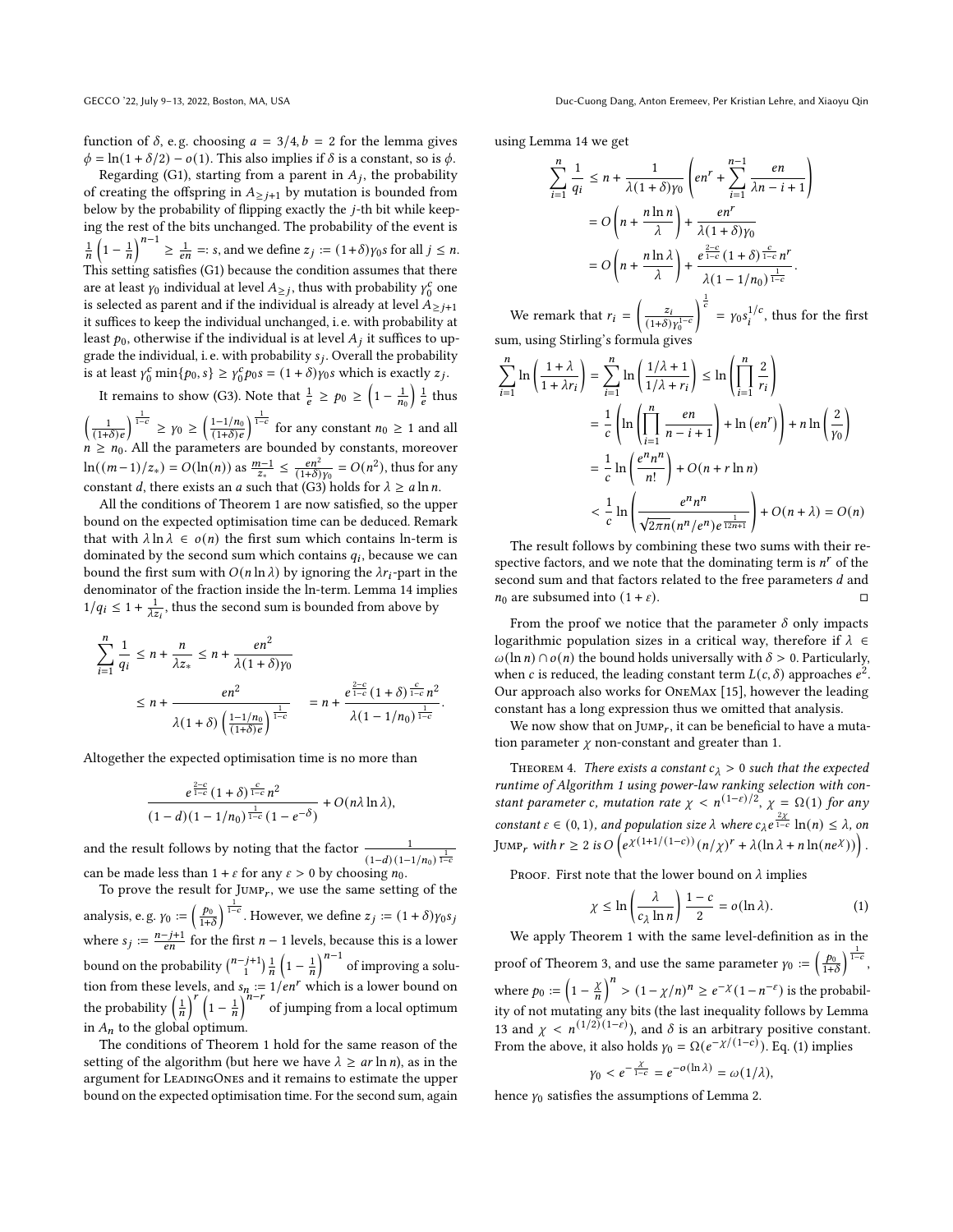Fast Non-elitist Evolutionary Algorithms with Power-law Ranking Selection GECCO '22, July 9-13, 2022, Boston, MA, USA

We first prove (G2) and statement (LB). To produce an individual in the current level, it suffices to select one in the current level, and not mutate any of its bits. The probability of this event is  $\gamma^c p_0$ , thus

$$
\frac{\operatorname{Pr}_{y\sim D(P)}\left(y\in A_{\geq j+1}\right)}{\gamma_0^{1-c}\gamma^c}>\frac{p_0}{\gamma_0^{1-c}}=1+\delta,
$$

i.e., condition (G2) is satisfied. Then, similarly to the proof of Theorem [3,](#page-3-2) statement (LB) holds by Lemma [2](#page-3-1) with the same choices for *a* and *b*, and here  $\phi$  is a constant as far as  $\delta$  is.

For any 
$$
j, q_j := 1 - (1 - z_j)^{\lambda} \ge 1 - e^{-\lambda z_j}, z_j := (1 + \delta) \gamma_0 s_j
$$
 and

$$
s_j \ge \left(\frac{\chi}{n}\right) \left(1 - \frac{\chi}{n}\right)^{n-1} > \frac{\chi}{ne^{\chi}} (1 - n^{-\varepsilon}),
$$

is a lower bound on the probability of mutating a search point in any level  $j \leq n - 1$  into a higher level. We then have by Lemma [14](#page-8-0)  $\sum_{i=1}^{n-1} \frac{1}{q_i} \leq n-1 + \frac{n-1}{\lambda z_*} = O\left(n + \frac{n^2 e^{\lambda}}{\lambda \chi_{\text{f}}(n)}\right)$  $\frac{n^2 e^{\chi}}{\lambda \chi \gamma_0}$ .

For the final level, it is necessary to flip simultaneously  $r$  0-bits, which occurs with probability at least

$$
s_n \ge \left(\frac{\chi}{n}\right)^r \left(1 - \frac{\chi}{n}\right)^{n-r} > \left(\frac{\chi}{n}\right)^r e^{-\chi} (1 - n^{-\varepsilon}).
$$

This gives  $\frac{1}{q_n} \leq 1 + \frac{1}{\lambda z_n} = O\left(\frac{n^r e^{\chi}}{\lambda \chi^r \gamma_0}\right) = O\left(\frac{n^r e^{\chi(1+1/(1-c))}}{\lambda \chi^r}\right)$ We remark that for  $i < n$ ,

$$
r_i = \left(\frac{z_i}{(1+\delta)\gamma_0^{1-c}}\right)^{\frac{1}{c}} = \gamma_0 s_i^{1/c} = \Omega \left(\left(\frac{1}{e^{\chi}}\right)^{1/(1-c)} \left(\frac{\chi}{ne^{\chi}}\right)^{1/c}\right)
$$

thus the sum  $\sum_{i=1}^{n} \ln \left( \frac{1+\lambda}{1+\lambda r_i} \right)$  is no more than

$$
\ln(1+\lambda) + \sum_{i=1}^{n-1} \ln\left(1+\frac{1}{r_i}\right) = O(\ln\lambda + n\ln(ne^{\chi})).
$$

For condition (G3), note that  $\gamma_0^{-2} = O(\exp(\frac{2\chi}{1-c}))$  and that there exists a constant  $c_{\lambda}$  such that

$$
\frac{1}{2\gamma_0^2 \delta^2} \ln \left( \left( \frac{(1+\delta)\gamma_0^{1-c}}{\phi c} + 2 \right) \frac{m-1}{d(1-e^{-\delta})z_*} + \frac{1}{d} \right)
$$
  
\n
$$
\leq c_{\lambda} e^{\frac{2\chi}{1-c}} \ln(n/z_*) < c_{\lambda} e^{\frac{2\chi}{1-c}} \ln \left( \frac{n(n-\chi)^r e^{\chi(1+1/(1-c))}}{\chi^r} \right)
$$
  
\n
$$
< c_{\lambda} e^{\frac{2\chi}{1-c}} ((r+1)\ln(n) + \chi) \leq \lambda.
$$

All conditions of Theorem [1](#page-3-0) are satisfied, and the theorem follows by combining these sums with their respective factors, taking into account that  $d, c, \delta$  are constants.  $\Box$ 

# 4 POWER-LAW SELECTION IS EFFICIENT IN ESCAPING SPARSE LOCAL OPTIMA

The ability of non-elitist populations to escape local optima was studied in [\[7,](#page-9-6) [11\]](#page-9-13). Particularly, [\[7\]](#page-9-6) characterises the search space by the densities of fitness valleys and of local optima, thus introduced the function class SPARSELOCALOPT<sub> $\alpha, \varepsilon$ </sub>, i.e. Definition [8.](#page-5-0) Note that the larger the sparsity parameter  $\varepsilon$  is the denser the local optima are allowed (see Definition [6\)](#page-5-1), thus the harder it is to escape them. Both elitist black-box EAs and non-elitist EAs with  $(\mu, \lambda)$ -selection were shown to be inefficient (in the sense of exponential versus polynomial runtime) in escaping local optima even when  $\varepsilon$  is a

small constant. This is in contrast to the efficiency of tournament and linear-ranking selections. We will show that the power-law ranking selection can also escape sparse local optima efficiently.

DEFINITION 5. For  $\alpha \in [0,1]$ , a subset  $C \subseteq \{0,1\}^n$  is called  $\alpha$ dense if  $\forall x \in C$ ,  $|S_1(x) \cap C| \ge \alpha n$ .

<span id="page-5-1"></span>DEFINITION 6. For  $\varepsilon \in [0,1]$ , a subset  $B \subseteq \{0,1\}^n$  is  $\varepsilon$ -sparse if  $(SP1) \ \forall x \in B, \forall r \in [n-1], \ |S_r(x) \cap B| \leq \varepsilon \cdot {n \choose r},$  and  $(\text{SP2}) \ \forall x \in \{0, 1\}^n \setminus B, \forall r \in [n-1], \ |S_r(x) \cap B| = O\left(\frac{1}{n} {n \choose r}\right).$ 

DEFINITION 7. Given a function  $f : \{0,1\}^n \to \mathbb{R}$  and a partition  $(A_1, \ldots, A_m)$  of  $\{0, 1\}^n$ , a pair  $(A_i, A_j)$  is called  $f$ -deceptive if  $1 \leq i <$  $j \leq m$  and there are elements  $x \in A_i$ ,  $y \in A_j$  such that  $f(x) \geq f(y)$ .

<span id="page-5-0"></span>DEFINITION 8. An objective function  $f: \{0,1\}^n \to \mathbb{R}$  belongs to the problem class SPARSELOCALOPT $_{\alpha,\varepsilon}$  if there exists a partition of  ${1 \choose 0, 1}^n$  into  $m \in \text{poly}(n)$ , subsets  $(A_1, \ldots, A_m)$  such that

- $A_m = \{x \in \{0, 1\}^n \mid \forall y \in \{0, 1\}^n, f(x) \ge f(y)\}\$
- $\forall j \in [m-1], \forall x \in A_j, \exists y \in A_{\geq j+1} \text{ s.t. } H(x, y) = O(1),$

and if  $(A_{i_1}, A_{j_i}), \ldots, (A_{i_u}, A_{j_u})$  are f-deceptive pairs then

- $\cup_{v=1}^{u} A_{i_v}$  is  $\varepsilon$ -sparse, and
- $A_{\ge j_v}$  is  $\alpha$ -dense for all  $v \in [u]$ .

The following theorem provides the sufficient conditions for which non-elitist EAs with bitwise mutation have expected polynomial runtime on SPARSELOCALOPT $_{\alpha,\varepsilon}$ . It requires the non-linearity of the cumulative probability function of the selection.

<span id="page-5-2"></span>THEOREM 9 (THEOREM 12 IN [\[7\]](#page-9-6)). If there exist constants  $\varepsilon, \psi_0, \gamma_0, \delta$ ,  $\alpha \in (0, 1)$  $\alpha \in (0, 1)$  $\alpha \in (0, 1)$  such that Algorithm 1 with the bitwise mutation operator with rate  $\chi$ , and selection mechanism with  $\beta$ , and pop. size  $\lambda$  s.t.

(SMO) 
$$
\beta(0, \gamma) \leq \frac{\gamma}{\frac{\varepsilon}{1-\varepsilon} + (1-\frac{\chi}{n})^n}
$$
 for all  $\gamma \in [\psi_0, 1]$ ,

\n(SM2a)  $\beta(0, \gamma) \geq \frac{\gamma(1+\delta)}{(1-\frac{\chi}{n})^n}$  for all  $\gamma \in (0, \gamma_0]$ ,

\n(SM2b)  $\beta(\psi, \psi + \gamma) \geq \frac{\gamma(1+\delta)}{(1-\frac{\chi}{n})^n(1+\alpha\chi)}$  for all  $\gamma \in (0, \gamma_0], \psi \in [0, \psi_0]$ ,

\n(SM3)  $C \ln(n) \leq \lambda \in \text{poly}(n)$  for a sufficiently large constant  $C$ , then it has expected polynomial runtime on SPARSELocalOPT <sub>$\alpha, \varepsilon$</sub> .

We have the following result for our selection mechanism. Unlike the results in [\[7\]](#page-9-6), where the characteristic parameters of the search space  $\alpha$ ,  $\varepsilon$  have to be specific, here we provide a range of choices where the new selection can yield polynomial optimisation time. Note also that the conditions of Theorem [9](#page-5-2) can be formulated as non-linear constraint satisfaction problem, thus this allows the production of results similar to ours for other selections by mean of numerical computation. Using this we will make the comparison with our mechanism in the end of the section.

<span id="page-5-3"></span>THEOREM 10. For any constants  $\alpha$ ,  $\varepsilon$ ,  $\sigma$ ,  $c$  in  $(0, 1)$  and  $\chi \ge 1$  such that the following equation holds:  $\varepsilon = \sigma(c(1 + \alpha \chi) - 1)e^{-\chi}$  then Algorithm [1](#page-2-1) using the power-law ranking selection mechanism with parameter  $c$ , bitwise mutation with parameter  $\chi$  and population size  $poly(n) \ni \lambda \geq d \ln n$  for some sufficiently large constant  $d > 0$ optimises  $\textsc{SparseLocalOPT}_{\alpha,\frac{\varepsilon}{1+\varepsilon}}$  in expected polynomial time.

PROOF. The selection mechanism satisfies  $\beta(\psi, \psi + \gamma) = (\psi +$  $\gamma$ )<sup>c</sup> –  $\psi^c$ , and we define:  $h(\psi, \gamma) := \frac{\beta(\psi, \psi + \gamma)}{\gamma} = \frac{(\psi + \gamma)^c - \psi^c}{\gamma}$  $\frac{\partial^2 \psi}{\partial y}$ , and it follows from Lemma [16](#page-8-2) that  $h(\psi, \gamma)$  is decreasing in both directions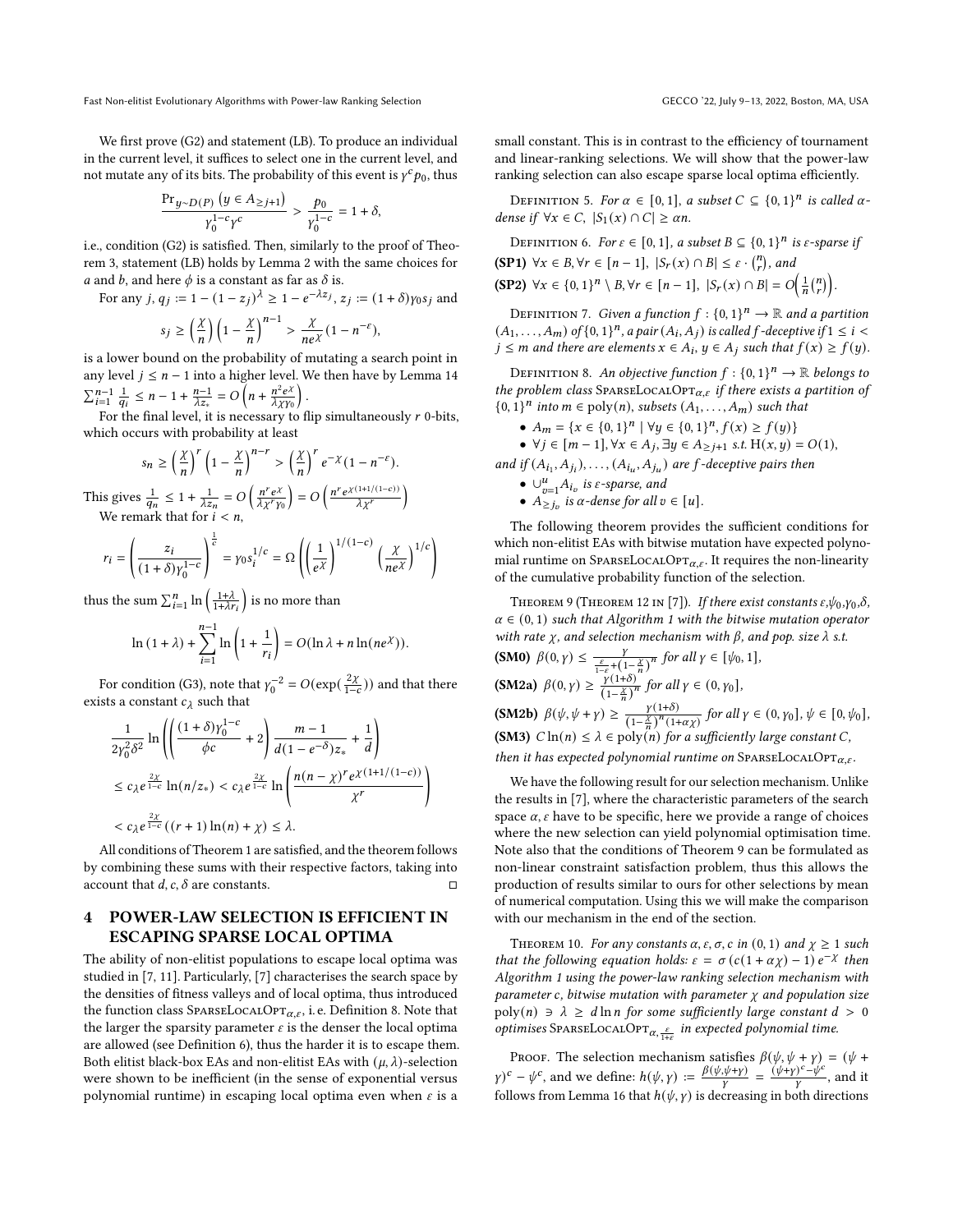of  $\psi$  and  $\gamma$ , that is, given a fixed pair  $(\psi, \gamma)$ , for all  $\psi' \ge \psi$  and all  $\gamma' \geq \gamma$ , it holds that  $h(\gamma', \psi') \leq h(\gamma, \psi)$ .

The parameters of the analysis are set as 
$$
\psi_0 := (\varepsilon + e^{-\chi})^{\frac{1}{1-c}}
$$
,  $\gamma_0 :=$   
 $\left(\frac{\delta e^{-\chi}}{1+2\delta}\right)^{\frac{1}{1-c}}$ ,  $\delta := \min\left\{\sigma, \frac{1-\sigma}{\frac{1}{c(1+\alpha\chi)-1}+2\sigma}\right\}$ , and let  $p_0 := \left(1 - \frac{\chi}{n}\right)^n$ .  
For  $n \ge n_0$  where  $n_0 := \frac{\chi}{1-\left(\frac{1+\delta}{1+2\delta}\right)^{1/\chi}}$  it holds that

$$
e^{-\chi} > p_0 = \left(1 - \frac{\chi}{n}\right)^{\chi + (n/\chi - 1)\chi} \ge \left(1 - \frac{\chi}{n_0}\right)^{\chi} e^{-\chi} = \frac{1 + \delta}{1 + 2\delta} \cdot e^{-\chi}
$$

,

and the last inequality uses  $(1 - 1/r)^{r-1} \ge 1/e$  with r being  $n/\chi$ .

Note that  $\alpha$ ,  $\varepsilon$ ,  $\sigma$  and  $\chi$  are constant, so are the parameters and particularly it holds that  $\delta, \psi_0$  and  $\gamma_0$  are in (0, 1). The reasons for  $\delta$ and  $\gamma_0$  are obvious. For  $\psi_0$ , we remark that  $e^{-\chi} \leq 1/e$  since  $\chi \geq 1$ . Furthermore, the equation in the statement implies  $\varepsilon < \frac{\chi}{\epsilon \chi} =$ :  $f(\chi)$ , and  $f(\chi)$  reaches its maximum at  $\chi = 1$ , so  $\varepsilon < f(1) = 1/e$ . Combining these gives  $\varepsilon + e^{-\chi} < 2/e < 1$ , thus  $\psi_0 < 1$ .

We now verify the conditions of Theorem [9.](#page-5-2) The first condition (SM0) is satisfied because for all  $\gamma \geq \psi_0$ :

$$
h(0,\gamma) \leq h(0,\psi_0) = \frac{1}{\psi_0^{1-c}} = \frac{1}{\varepsilon + e^{-\chi}} < \frac{1}{\frac{\frac{\varepsilon}{1+c}}{1-\frac{\varepsilon}{1+c}} + p_0}.
$$

We also have, for all  $\gamma \leq \gamma_0$ :

$$
h(0,\gamma)\geq h(0,\gamma_0)=\frac{1}{\gamma_0^{1-c}}=\frac{1+2\delta}{\delta e^{-\chi}}=\frac{1+\delta}{\frac{\delta(1+\delta)e^{-\chi}}{1+2\delta}}>\frac{1+\delta}{p_0},
$$

therefore (SM2a) is satisfied.

To show (SM2b), we use Lemmas [16,](#page-8-2) [15,](#page-8-3) [17](#page-8-4) and the equation in the statement because then they imply,

$$
h(\psi, \gamma) \ge h(\psi_0, \gamma_0) > \frac{c}{(\psi_0 + \gamma_0)^{1-c}} > \frac{c}{\psi_0^{1-c} + \gamma_0^{1-c}}
$$
  
= 
$$
\frac{1}{\frac{1}{c} \left( \sigma c (1 + \alpha \chi - 1/c) e^{-\chi} + e^{-\chi} + \frac{\delta e^{-\chi}}{1+2\delta} \right)}
$$
  
= 
$$
\frac{1+\delta}{\frac{(1+\delta)e^{-\chi}}{1+2\delta} \left( \sigma (1+2\delta)(1 + \alpha \chi - 1/c) + \frac{1+2\delta}{c} + \frac{\delta}{c} \right)}
$$
  

$$
\ge \frac{1+\delta}{p_0 \left( \sigma (1+2\delta)(1 + \alpha \chi - 1/c) + \frac{1+3\delta}{c} \right)}.
$$

We notice that the choice of  $\delta$  implies  $\delta \leq \frac{1-\sigma}{\frac{\sigma}{c(1+\alpha\chi)-1}+2\sigma}$ . This means  $1 - \sigma \ge \frac{3\delta}{c(1+\alpha\chi)-1} + 2\sigma\delta$ , or equivalently  $\sigma(1+2\delta) \le$  $1 - \frac{3\delta}{c(1+\alpha\chi)-1}$  and therefore

$$
\sigma(1+2\delta)(1+\alpha\chi-1/c) \le \left(1-\frac{3\delta}{c(1+\alpha\chi)-1}\right)(1+\alpha\chi-1/c)
$$
  
= 1 + \alpha\chi-1/c - 3\delta/c.

Resuming our previous calculation gives  $h(\psi, \gamma) > \frac{1+\delta}{p_0(1+\alpha\chi)}$ , thus (SM2b) is satisfied. We have (SM3) by the setting of the population size  $\lambda$ . Since all the conditions are satisfied, the result follows from the statement of Theorem [9.](#page-5-2) □

Theorem [10](#page-5-3) gives a sufficient condition that characterises the subclass of SparseLocalOp $\tau_{\alpha,\frac{\varepsilon}{1+\varepsilon}}$  in which the power-law ranking selection can be efficient. The condition is essentially:

<span id="page-6-0"></span>
$$
\varepsilon < \frac{c(1 + \alpha \chi) - 1}{e^{\chi}}.\tag{2}
$$

The parameter  $\sigma$  was introduced to turn this inequality into an equation so that the mutation parameter  $\chi$  can be quantified. It turns out, [\(2\)](#page-6-0) is also the necessary condition to apply Theorem [9](#page-5-2) for our selection mechanism and this is due to the following result.

<span id="page-6-1"></span>THEOREM 11. If inequality [\(2\)](#page-6-0) does not hold for  $\alpha$ ,  $\varepsilon$ ,  $c$  in (0, 1) and  $\chi > 0$  then the conditions (SM0) and (SM2b) of Theorem [9](#page-5-2) cannot be satisfied simultaneously for Algorithm [1](#page-2-1) using the power-law ranking selection mechanism with parameter c and bitwise mutation with parameter  $\chi$ , and running on SparseLocalOp $\tau_{\alpha,\frac{\varepsilon}{1+\varepsilon}}$ .

PROOF. To prove the result, it suffices to show that [\(2\)](#page-6-0) is an implication of the two conditions (SM0) and (SM2b). We use the same notation as the one in the proof of Theorem [10.](#page-5-3)

Suppose we have found  $\psi_0$ ,  $\gamma_0$  and  $\delta$  such that the two conditions are both satisfied. Specifically we have  $h(0, \psi_0) \leq 1/(\varepsilon + p_0)$  by (SM0) and  $h(\psi_0, \gamma_0) \ge (1 + \delta) / (p_0(1 + \alpha \chi))$  by (SM2b). Furthermore, we notice that  $h(0, \psi_0) = \frac{1}{\psi_0^{1-c}}$ , and  $h(\psi_0, \gamma_0) = \frac{(\psi_0 + \gamma_0)^c - \psi_0^c}{\gamma_0} < \frac{c}{\psi_0^{1-c}} =$  $ch(0, \psi_0)$  where the inequality is due to Lemma [15.](#page-8-3) Therefore,

$$
\frac{c}{\varepsilon+p_0} \ge ch(0,\psi_0) > h(\psi_0,\gamma_0) > \frac{1}{p_0(1+\alpha\chi)},
$$

or equivalently  $p_0 c (1 + \alpha \chi - 1/c) > \varepsilon$ . Combining this with  $p_0 \le e^{-\chi}$ gives [\(2\)](#page-6-0), which is now an implication of (SM0) and (SM2b).  $\Box$ 

In view of Theorems [10](#page-5-3) and [11,](#page-6-1) given specific values of  $\alpha$  and  $c$ , we can find the maximal value for the sparsity parameter  $\varepsilon/(1 + \varepsilon)$ to identify the widest class of landscapes that satisfy the conditions of these theorems. First of all, note that  $\varepsilon/(1 + \varepsilon)$  is an increasing function so it suffices to maximize the right-hand side of [\(2\)](#page-6-0) w.r.t.  $\chi \in (0, \infty)$ . By looking at the differentiation by  $\chi$  of this right-hand side, it is easy to see that the maximum is obtained at

$$
\chi = \frac{(\alpha - 1) c + 1}{\alpha c},\tag{3}
$$

which will gives an explicit expression for the maximal  $\varepsilon/(1 + \varepsilon)$ .

In order to compare the ranges of efficiency of the power-law selection to those of the tournament selection, in Figure [1](#page-7-0) we provide the plots of the maximal values of  $\varepsilon$  that satisfy conditions of Theorem [9](#page-5-2) for the power-law selection and for the tournament selection with different values of parameter  $c$  and tournament size  $k$ . The values for tournament selection were found using the non-convex optimisation solver BARON, ran in global optimisation mode. Fig-ure [1](#page-7-0) indicates that the tournament selection with  $k = 2$  or 4 can handle larger  $\varepsilon$  given the same density  $\alpha$ , compared to the powerlaw selection with  $c = 0.5$  or 0.3. However with  $c = 0.9$ , which is closer to the uniform selection, the tournament selection yields to the power-law selection for most of the values of  $\alpha$ . Note that to overcome a local optimum, the EA needs sufficiently "weak" mutation pressure. The power law selection has an advantage that the value of  $c$  can be chosen arbitrary close to 1 (if small  $\alpha$  requires that), while the tournament size can not be less than 2.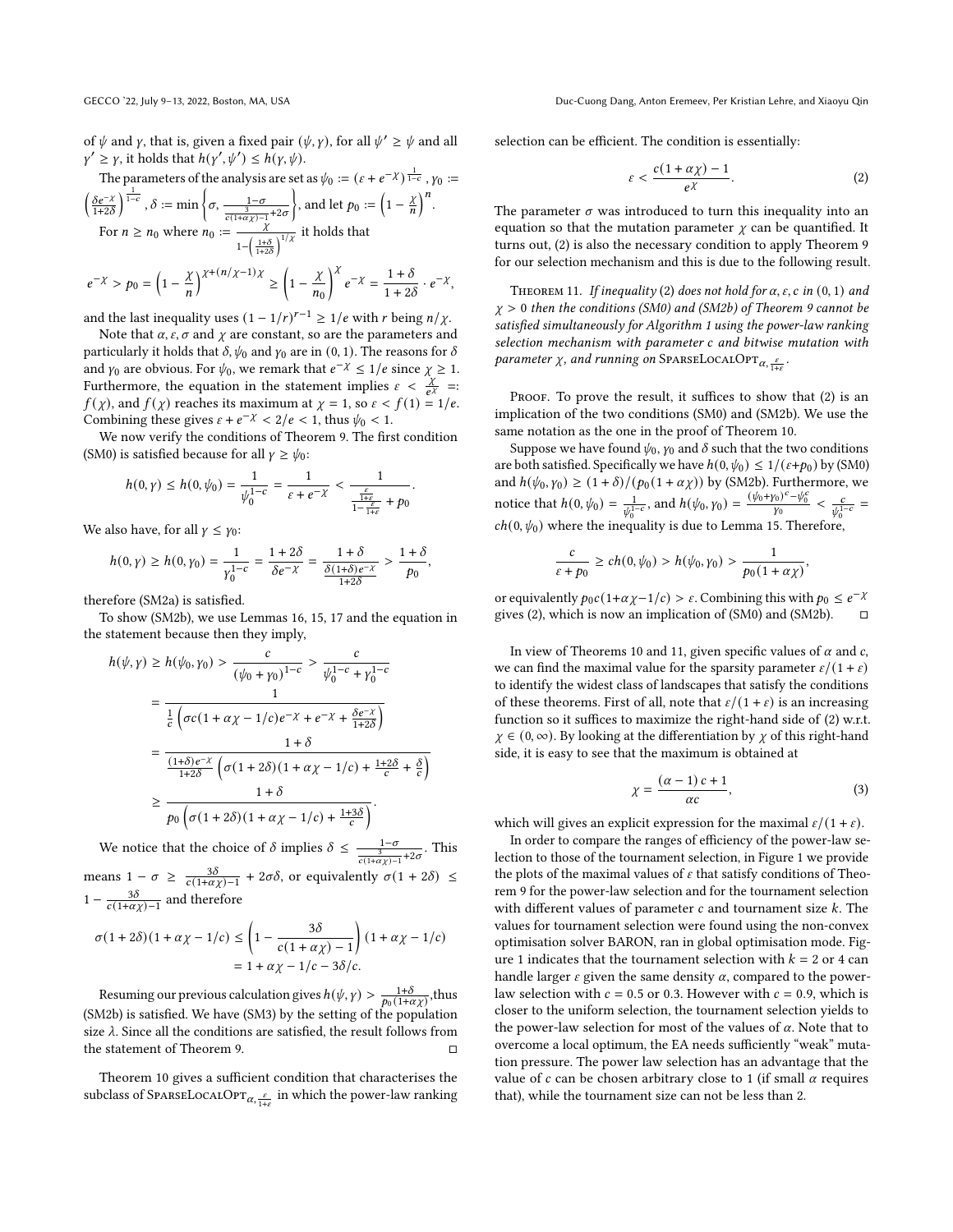Fast Non-elitist Evolutionary Algorithms with Power-law Ranking Selection GECCO '22, July 9-13, 2022, Boston, MA, USA

<span id="page-7-0"></span>

Figure 1: Maximal values of  $\varepsilon$  within conditions of Theorem [9](#page-5-2) for the power-law and tournament selections.

## 5 ERROR THRESHOLDS

Error thresholds are essential when analysing the efficiency of non-elitist evolutionary algorithms. In particular, non-elitist evolu-tionary algorithms without crossover with reproductive rate<sup>[1](#page-7-1)</sup>  $\alpha_0$ , and mutation rate  $\chi/n \ge (1+\delta) \ln(\alpha_0)/n$  for any constant  $\delta > 0$ have exponential runtime with overwhelmingly high probability on any fitness function having no more than a polynomial number of optima [\[20\]](#page-9-7). At the same time, the runtime of non-elitist EAs often turns from exponential to polynomial when the mutation rate is decreased below the error threshold [\[5\]](#page-9-15). In fact, it has been observed that non-elitist EAs tend to perform well on hard problems when the mutation rate is chosen slightly below the error threshold [\[7\]](#page-9-6).

The probability that power-law selection chooses any individual is upper bounded by  $(1/\lambda)^c$ . Hence, the reproductive rate of this selection mechanism is upper bounded by  $\lambda^{1-c}$ . However, the negative drift theorem for populations as stated in [\[20\]](#page-9-7) assumes a population selection-variation algorithm (PSVA) with reproductive rate bounded above by some constant  $\alpha_0$ . But by carefully inspecting the proofs, Lemma 2 and Theorem 1 in that paper still hold if for the constant  $\delta$  in that theorem, the constraint on  $\alpha_0$  is relaxed to  $\alpha_0 \leq$  $\frac{\delta}{(2+\delta)(1+\delta)} \cdot d(n)$ , where  $d(n) = b(n) - a(n)$  is the "distance" in the drift theorem. From these considerations, we derive Theorem [12,](#page-7-2) which is a special version of Theorem 4 in [\[20\]](#page-9-7) tailored to EAs using power-law ranking selection. The theorem implies that the error threshold is exceeded for power-law ranking selection when the mutation rate satisfies for an arbitrary constant  $\delta \in (0, 1)$ 

$$
(1+\delta)(1-c)\ln\lambda \leq \chi \leq n/b(n). \tag{4}
$$

Here,  $c$  refers to the parameter in the power-law distribution. The upper bound  $n/b(n)$  where  $b(n) = \omega(\ln n)$  is a technical condition which we conjecture is not needed. Interestingly, the error threshold increases logarithmically with the population size  $\lambda$ .

<span id="page-7-2"></span>Theorem 12. Consider Algorithm [1](#page-2-1) with power-law ranking selection with parameter c as  $p_{\text{sel}}$  and bitwise mutation as  $p_{\text{mut}}$ , and let  $a(n)$  and  $b(n)$  be positive integers such that  $b(n) \leq n/\chi$  and  $d(n) := b(n) - a(n) = \omega(\ln n)$ . For an  $x^* \in \{0, 1\}^n$ , define  $T(n) :=$  $\min\{t \mid \min_{j\in[\lambda]} H(P_t(j), x^*) \leq a(n)\}.$  If there exist constants  $\delta, \delta' \in (0, 1)$  such that

1) 
$$
\lambda < \left(\frac{\delta'd(n)}{(2+\delta')\,(1+\delta')}\right)^{1/(1-c)}
$$
  
\n2) 
$$
\psi := (1-c)\ln\lambda/\chi + \delta < 1
$$
  
\n3) 
$$
\frac{b(n)}{n} < \min\{1/5, (1/2)(1-\sqrt{\psi(2-\psi)})\}
$$
  
\nthen for some constant  $C > 0$ , Pr
$$
\left(T(n) \leq e^{Cd(n)}\right) = e^{-\Omega(d(n))}.
$$

<span id="page-7-3"></span>

Figure 2: Runtime (function evaluations) on ONEMAX ( $n =$ 100) as a function of population size  $\lambda$  and mutation rate  $\chi$ .

PROOF SKETCH. The theorem is a corollary to Theorem 4 in [\[20\]](#page-9-7). We therefore only provide a proof sketch.

Define the reproductive rate of individual  $i$  at generation  $t$  as  $R_t(i) := \sum_{j \in [\lambda]} [I_t(j) = i]$ , i.e., the number of times individual *i* is selected from the population  $P_t$ . By the definition of power-law ranking selection, no individual has selection probability higher than  $(1/\lambda)^c$ . It follows by condition 1 that for all  $t \in \mathbb{R}$  and  $i \in [\lambda]$ ,

$$
E\left[R_t(i)\right] \le \lambda^{1-c} =: \alpha_0 < \frac{\delta' d(n)}{(2+\delta')(1+\delta')}.\tag{5}
$$

So this  $\alpha_0$  is valid for the generalised variant of Theorem 1 in [\[20\]](#page-9-7).

Now condition 1 of Theorem 4 in [\[20\]](#page-9-7) is therefore satisfied. Also, condition 2 of Theorem 4 in [\[20\]](#page-9-7) follows from condition 2 in this theorem. Finally, conditions 3 are identical in the two theorems. So all conditions of Theorem 4 in [\[20\]](#page-9-7) hold, and the result follows.  $\Box$ 

To illustrate the striking impact of error thresholds on the runtime, Figure [2](#page-7-3) shows the runtime of the algorithm on OneMax  $(n = 100)$  for different mutation rates. For power law parameter  $c = 1/2$ , the left plot shows for mutation rates  $\gamma \in \{2.5, 2.6, \ldots, 4.7\}$ . For the power-law parameter  $c = 3/4$ , the right plot shows the outcome for mutation rates  $\chi \in \{1.3, 1.4, \ldots, 2.5\}$ . Both plots show results for population sizes  $\lambda \in \{250, 500, \ldots, 10000\}$ . The "heatmaps" are produced by computing the median of 100 independent runs for each value of  $\chi$  and  $\lambda$ . Runs were capped at 10<sup>6</sup> function evaluations. The dashed lines indicate the error threshold predicted by Eq. [\(4\)](#page-7-4).

# <span id="page-7-4"></span>6 EXPERIMENTS

In this section, we empirically analyse the performance of the nonelitist EA with power-law ranking selection on Funnel function and random NK-LANDSCAPE functions, and compare it to other EAs.

The Funnel function [\[6\]](#page-9-5), a multi-modal artificial function, belongs to the SPARSELOCALOPT problem class. The runtime analyses show that elitist EAs and the  $(\mu, \lambda)$  EA require exponential time to discover the optimum with overwhelmingly high probability, while the 3-tournament EA with a mutation rate close to the error threshold, i.e.,  $\chi/n = 1.09812/n$ , can achieve the optimum in  $O(n^2 \log(n))$ [\[6\]](#page-9-5). (The leading constant of the runtime is unknown.)

Figure [3](#page-8-5) shows a box plot of runtimes of 100 independent runs of non-elitist EAs using population size  $\lambda = 10000 \ln(n)$  with tournament and power-law ranking selections on the FUNNEL function with  $u = 0.5n$ ,  $v = 0.6n$ ,  $w = 0.7n$ . We use mutation rates close to error thresholds for tournament selection, i.e.,  $\chi/n = 0.693/n$  and 1.09812/*n* for tournament sizes  $k = 2$  and 3, respectively [\[20\]](#page-9-7). For

<span id="page-7-1"></span><sup>&</sup>lt;sup>1</sup>The proof of Theorem [12](#page-7-2) provides a formal definition of the reproductive rate.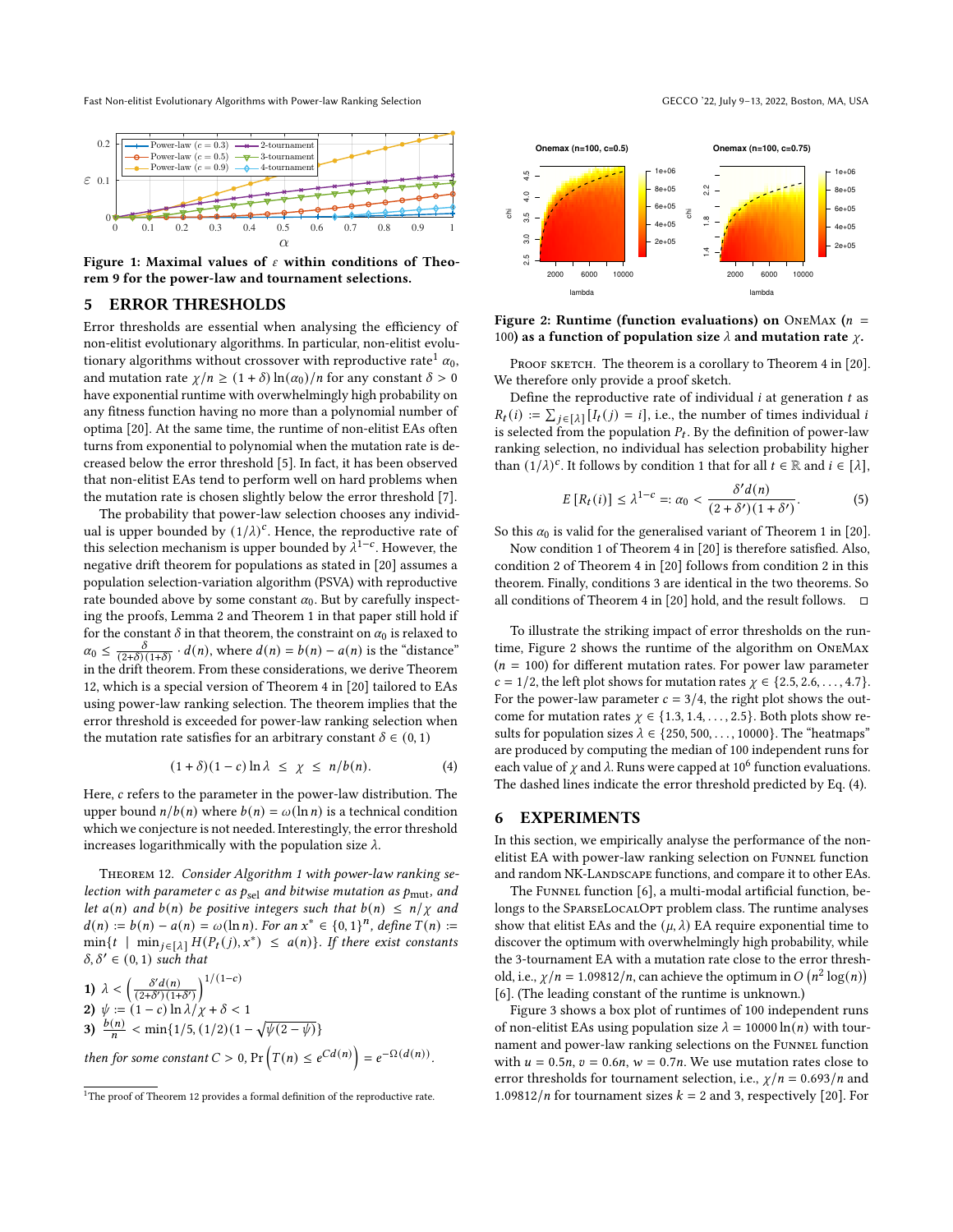power-law ranking selection, we try selection parameters  $c = 0.3$ and 0.8, and using mutation rates  $\chi/n = 4.5/n$  and 1.2/n, respectively. Note that the runtimes are divided by  $n^2 \ln(n)$ , and the y-axis uses a logarithmic scale. The results imply that the power-law ranking EAs can outperform tournament EAs on the leading constant of runtime on Funnel for the problem size from 100 to 190.

<span id="page-8-5"></span>

Figure 3: Runtime on <code>Funne</code>L. The  $y$ -axis is scaled by  $n^2\ln(n)$ .

The NK-LANDSCAPE problem [\[19\]](#page-9-9) is to maximise the function  $\sum_{i=1}^{n} f_i(x_i, \ldots, x_{(i+k-1)}]$  mod *n*), where  $n, k \in \mathbb{N}$  satisfying  $k \leq n$ ,  $i \in [n]$  and  $f_i : \{0, 1\}^k \to \mathbb{R}$  is a set of sub-functions. Usually functions  $f_i$  are given as lookup tables with  $2^{k+1}$  values from  $(0, 1)$ .

We optimise 100 random NK-LANDSCAPE instances for  $n = 100$ and  $k \in \{5, 10, 15, 20, 25\}$ . We first randomly sample 100 instances for each  $k$ . Then we run the algorithms on each instance, and record the highest fitness values found in the fitness evaluation budget 10<sup>8</sup>. This performance measure was chosen because estimation of the runtime would require practically unacceptable CPU time. For power-law ranking selection, we set the selection parameter  $c = 0.8$ , the mutation rate  $\chi/n = 1.2/n$ . We run the  $(1 + 1)$  EA with the standard mutation rate  $1/n$ , the  $(\mu, \lambda)$  EA with  $\lambda/\mu = 8$ and mutation rate 2.07/n [\[20\]](#page-9-7), the UMDA [\[26\]](#page-9-26) with  $\lambda/\mu = 8$ , the 3-tournament EA with mutation rate  $1.09812/n$  (this theoretically chosen mutation rate has shown good results in experiment [\[6,](#page-9-5) [7\]](#page-9-6)). We set population size  $\lambda = 20000$  for all population-based EAs.

Figure [4](#page-8-6) shows that the highest fitness values achieved in  $10^8$ evaluations by the power-law ranking EA are higher than those of  $(1 + 1)$  EA and UMDA. The Wilcoxon rank-sum test indicates that the difference is significant with level 0.05 for  $k \in \{10, 15, 20, 25\}$ . The fitness values achieved by the power-law ranking EA are lower than those of other non-elitist EAs (significance level 0.05).

<span id="page-8-6"></span>

Figure 4: The best found fitness on NK-LANDSCAPE instances.

# 7 CONCLUSION

Recent theoretical work shows that non-elitist population-based EAs using tournament selection or linear ranking selection can optimise multi-modal problems in the SPARSELOCALOPT $_{\alpha,\varepsilon}$  class in expected polynomial time where elitist EAs need exponential time [\[7\]](#page-9-6). However, the precise runtime for these non-elitist EAs are not available for most problems (see [\[11\]](#page-9-13) for an exception). It is possible that due to the large population, and weak selective pressure often assumed, the leading constants could be considerably larger than those for single-individual elitist EAs. On the other hand,  $(\mu, \lambda)$ -selection which allows a higher selective pressure lacks the non-linear properties suitable for SPARSELOCALOPT<sub> $\alpha$  (7)</sub>.

This paper introduces power-law ranking selection to non-elitist EAs. This selection mechanism places an extremely strong selective pressure on the fittest individuals, while retaining the non-linear properties required to optimise SPARSELOCALOPT $_{\alpha,\varepsilon}$  efficiently. Notably, with population size  $\lambda$ , the mutation rate can be chosen  $\chi \leq c' \ln(\lambda)$  when c' is a sufficiently small constant. For the traditional benchmark problems LEADINGONES and JUMP, the non-elitist EA with power-law ranking selection is fast, with nearly the same performance as hill-climber algorithms that do not use populations. This is significant, because previous non-tight analyses of non-elitist EAs left the possibility open that in practice, using large populations would slow down the algorithms intolerably.

With the strong selective pressure, the algorithm tolerates much higher mutation rates, leading to better runtime on JUMP<sub>r</sub>. Experimental results show that the EA with power-law ranking selection is significantly faster on the multi-modal FUNNEL problem than non-elitist EAs with tournament selection. Furthermore, power-law selection outperforms UMDA and the (1+1) EA in our experiments on the NK-landscape problem, but yields to the  $(\mu, \lambda)$ -selection and 3-tournament selection.

As a technical contribution, we introduced a new level-based theorem that takes into account the strong selective pressure on the fittest individuals. We also derived new sufficient conditions for efficiency on the SPARSELOCALOPT $_{\alpha,\varepsilon}$  problem class.

Future work should provide more precise runtime bounds for power-law selection on Jump and other functions, and characterise for what fitness landscapes power-law selection outperforms traditional selection mechanisms.

#### ACKNOWLEDGMENTS

Lehre was supported by a Turing AI Fellowship (EPSRC grant ref EP/V025562/1). Eremeev was funded within the state task of the IM SB RAS, project FWNF-2022-0020.

## A VARIOUS RESULTS

<span id="page-8-1"></span>LEMMA 13 (LEMMA 11 IN [\[23\]](#page-9-27)). For any  $\delta \in (0, 1)$  and  $\chi > 0$ , if  $n \geq (\chi + \delta)(\chi/\delta)$ , then  $\left(1 - \frac{\chi}{h}\right)^n \geq (1 - \delta)e^{-\chi}.$ 

<span id="page-8-0"></span>LEMMA 14 (LEMMA 31 IN [\[8\]](#page-9-12)). For  $n \in \mathbb{N}$  and  $x \ge 0$ , we have  $1 - (1 - x)^n \geq 1 - e^{-x} \geq \frac{x}{1 + x}$ 

<span id="page-8-3"></span>LEMMA 15. For any  $c \in (0, 1)$  and any  $a, b > 0$  holds

<span id="page-8-2"></span>
$$
\frac{c}{a^{1-c}} > \frac{(a+b)^c - a^c}{b} > \frac{c}{(a+b)^{1-c}}.
$$
  
LEMMA 16. If  $f(x, y) := \frac{(x+y)^c - x^c}{y}$ ,  $c \in (0, 1)$  then  $\frac{\partial f}{\partial x}(x, y) < 0$   
and  $\frac{\partial f}{\partial y}(x, y) < 0$  for all  $x, y > 0$ .

<span id="page-8-4"></span>LEMMA 17. If  $a, b \ge 0$ , then  $(a + b)^c \le a^c + b^c$  for any  $c \in (0, 1)$ .

Lemma 18 ([\[20\]](#page-9-7)). If Algorithm 1 in [\[20\]](#page-9-7), satisfies conditions 3-5 in Theorem 1 in [\[20\]](#page-9-7), and conditions 1 and 2 in that theorem for a parameter  $\alpha_0$  (not necessarily constant) where  $\alpha_0 \leq \frac{d(n)\delta}{(2+\delta)(1-\delta)}$  $\frac{u(n)\sigma}{(2+\delta)(1+\delta)}$  then the associated mean matrix M has the Perron root  $\rho(M) < \frac{1}{1+\delta/2}$ .